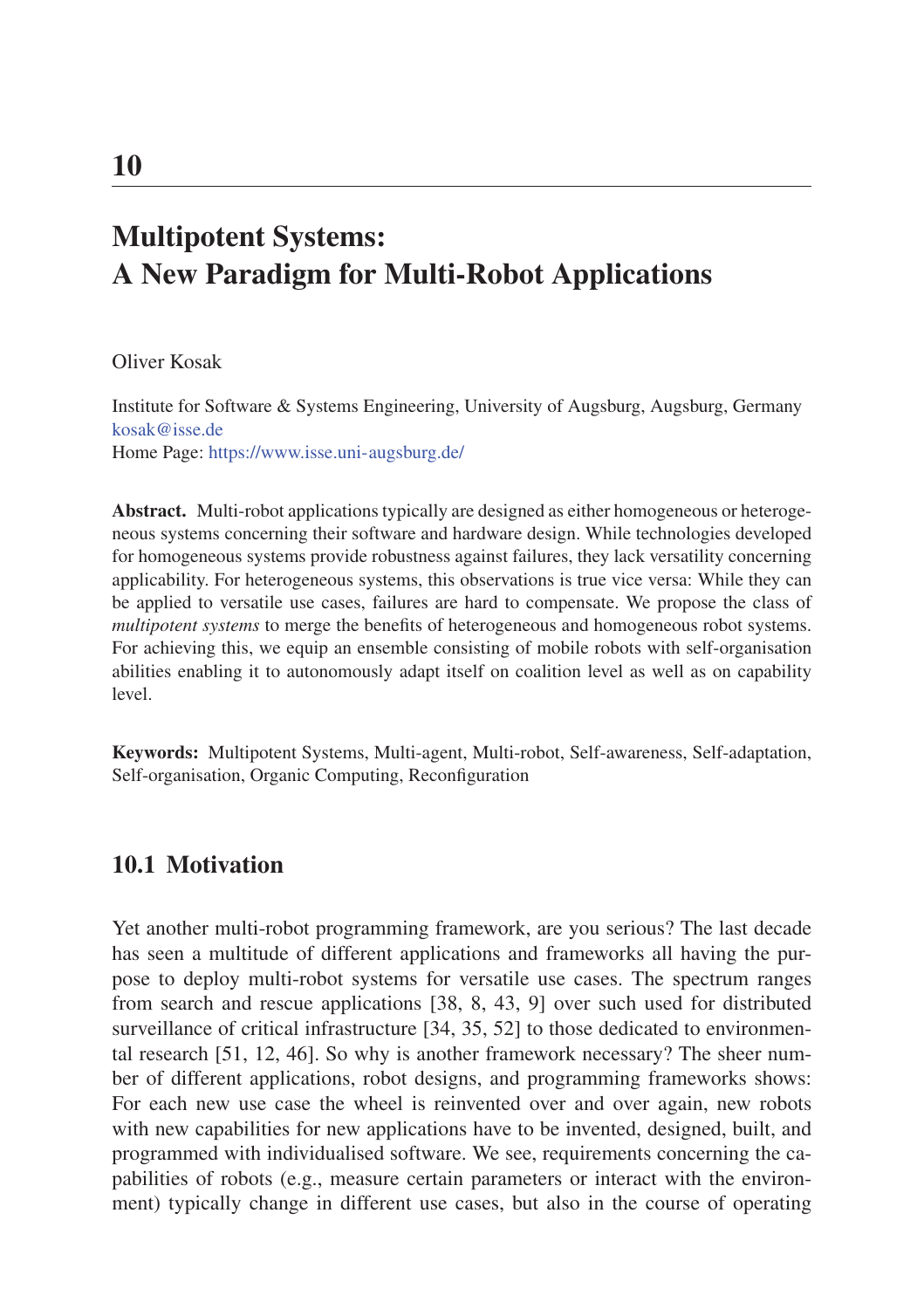in a specific one. With the approach proposed in this paper, we aim at overcoming this need for specialisation. By separating the concept of capabilities from that of robots in addition to equipping the system with *self-adaptation (SA)* and *selforganisation (SO)* abilities, we enable multi-robot systems to be adapted *before* and autonomously adapt to changing requirements *at* runtime, following the specification paradigm [20] as known from the Organic Computing domain [47, 37]. We use the terms self-adaptation and self-organisation following the definition of [1]:

*Self-adaptive* systems work in a top-down manner. They evaluate their own global behaviour and change it when the evaluation indicates that they are not accomplishing what they were intended to do, or when better functionality or performance is possible. Such systems typically operate with an explicit internal representation of themselves and their global goals.

*Self-organising* systems work bottom-up. They are composed of a large number of components that interact according to simple and local rules. The global behaviour of the system emerges from these local interactions, and it is difficult to deduce properties of the global system by studying only the local properties of its parts. Such systems do not use internal representations of global properties or goals; they are often inspired by biological or sociological phenomena.

To demonstrate the necessity as well as to evaluate the functionality of our framework, we apply our techniques to the case study of *ScORe missions* [32]. ScORe missions are structured in tasks, where an autonomous system (denominated as ensemble in the following) needs to cooperatively Search for certain parameters, continiously Observe those, and React to critical situations. As running example for such a ScORe mission, the scenario of a chemical accident involving a gas leak is illustrated in Fig. 10.1. Repeatedly, such accidents immensely impair peoples' daily life (e.g., accident at BASF in Germany, 2016 or at Arkema in Texas, 2017). During the initial Search task, the ensemble has to cooperatively determine the most harmful gas type as well as its source. In the subsequent continuous Observation task, the dissemination of the detected gas has to be tracked while also critical infrastructure (e.g., hospitals) needs to be monitored by the ensemble. If the gas reaches a critical area, in a React task the ensemble has to alert endangered civilians. Like Fig. 10.1 illustrates, in each task other capabilities are required which have to be provided by the robots participating in the task. For fulfilling these requirements, current approaches [43, 9, 34, 12] introduce appropriately configured robots (concerning hardware and software) for each task. This strategy has multiple drawbacks:

*D1) Resource and engineering overhead*: The amount of needed robots grows proportionally with the amount of different tasks and use cases.

*D2) Tradeoff between robustness or versatility*: On the one hand, within heterogeneous systems (consisting of robots each with individual hardware and software), the heterogeneity in robots leads to reduced robustness against failures, i.e., if a specialised robot breaks down, it has to be replaced by an equivalently configured one.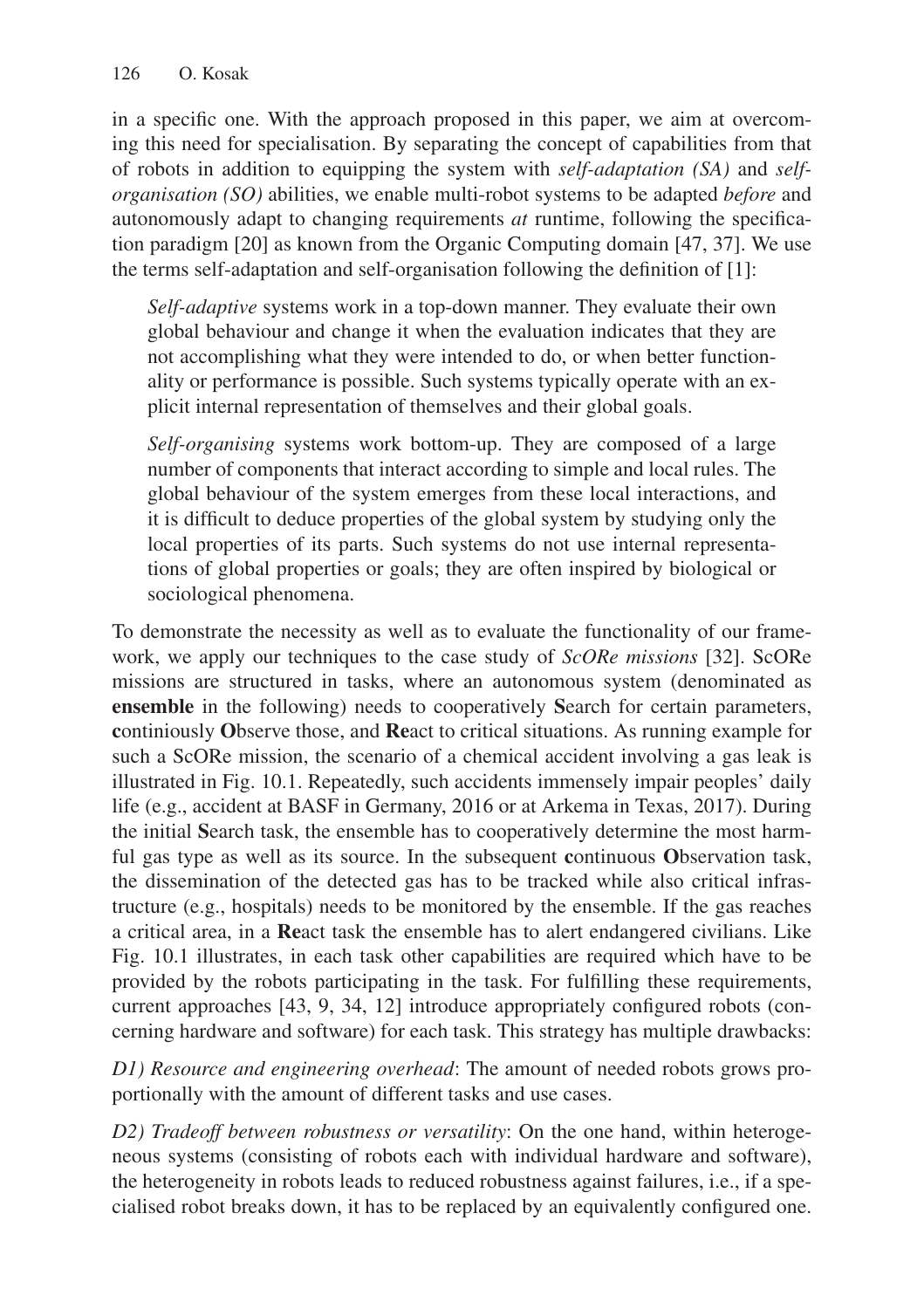

Fig. 10.1: Example of a ScORe mission. The upper part serves as a legend. The lower part shows possible ensemble configurations and task assignments in the course of that mission (dependencies ordered from left to right, including parallel execution) [25].

Homogeneous systems (consisting of robots equal to each other concerning their hardware and software) on the other hand are specialists in solving one dedicated task and can not be used within others.

*D3) Planning and allocation complexity*: Creating plans that define the procedure of execution for tasks is NP-complete [13] while allocating those tasks to agents is np-hard worsened through "larger team sizes and greater heterogeneity of robots and tasks" [16].

To exemplify how we want to overcome these drawbacks, we concretise our objectives in Section 10.2. Achieving these objectives, multiple technologies have to be developed and integrated with already existing ones. In this paper, we focus on the software architecture necessary for supporting all of them. In Section 10.3, we illustrate how our concept of a layered architecture supports achieving these objectives and how the needed technologies and algorithms are situated within different layers. Thereby, we constitute how we delimit our approach from those of others. In Section 10.6, we give an overview of results we found so far as well as an outlook for the next topics we will investigate in the near future.

# 10.2 Objectives

The objective of our work is threefold as we want to overcome the three main drawbacks of current approaches introduced in Section 10.1. To achieve this we introduce the new system class of *multipotent systems*, merging the benefits from current homogeneous and heterogeneous systems.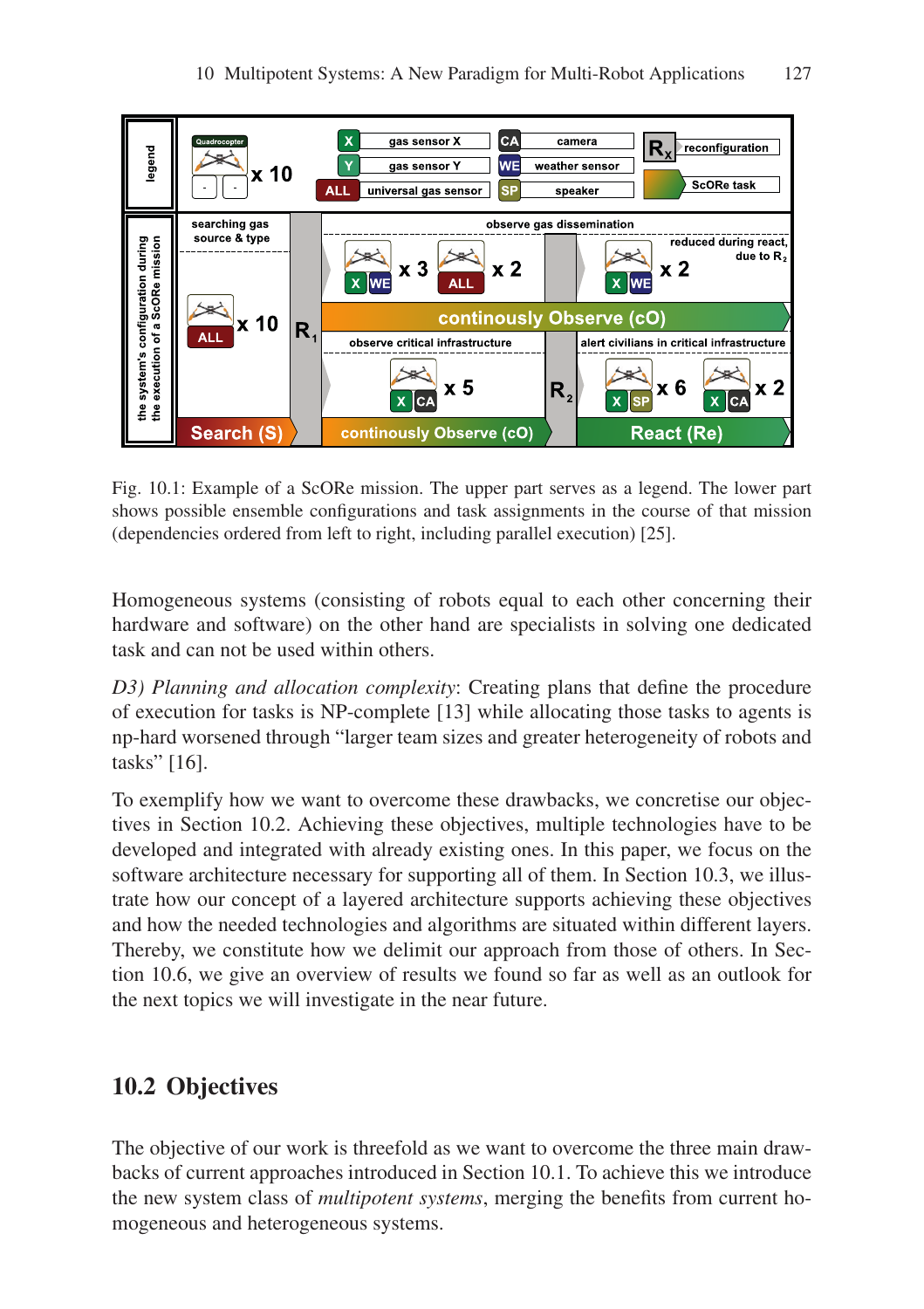The term *multipotency* is an analogy from biology which fits very smoothly into the context, as multipotent progenitor cells are able to adapt their functionality when brought into new environments [18]. The new system class of multipotent systems is characterised by its homogeneity concerning the software running on each of the system's participants (homogeneity at design time) and its adaptable heterogeneity concerning their provided capabilities (heterogeneity at runtime). By this, benefits from both kinds of systems are inherited. On the one hand, with their *run time heterogeneity*, agents of multipotent systems can be configured very individually to reproduce the versatility of heterogeneous systems [31]. On the other hand, with their *design time homogeneity,* agents in multipotent systems easily can compensate for each other in case of failures as it can be done in homogeneous systems. These characteristics are exploited to tackle *D1 – D3*:

For *D1*, we exploit the ability to reconfigure the ensemble's robots in terms of their capabilities. In comparison to related literature on autonomous, homogeneous or heterogeneous multi-robot systems [14, 46, 33, 10], we do not need to provide appropriately configured robots for each of these tasks but enable the system to adapt to changing requirements in reconfiguration phases (cf.  $R_1$ ,  $R_2$ ,  $R_3$  in Fig. 10.1). This approach reduces the needed amount of robots. In our example in Fig. 10.1, a conventional heterogeneous system would need 24 devices (10 devices in  $\mathbf{S}$ ,  $3+5$  additional differently configured devices in cO, and further 6 differently configured devices in Re). With our approach exploiting the reconfiguration capabilities of robots, we only need 10 devices that can be configured appropriately in each phase.

To tackle *D2* by increasing robustness, we propose appropriate SA-SO abilities to compensate for failures of different kinds which cannot be planned for at design time (e.g., break down of robots or sensors). As homogeneous systems are robust against interferences per definition [4], this characteristic can also be proposed for multipotent systems. To achieve an *autonomous-as-possible* execution of user-defined tasks, we need to further endow our robots with SA-SO abilities which reduces the number of needed interactions between user and ensemble to a minimum. To enable versatility of the system, we propose SA-SO mechanisms such as coalition formation [45] or resource allocation [7] to adapt to unforeseen situations (e.g., changed environmental conditions).

To address *D3*, we reduce the problem of multi-agent planning to that of single-agent planning [28] by considering the ensemble as one entity (the collective acts as a single agent). Thereby, we map the problem of *multi-robot task allocation* (MRTA) [16] from the class of *multi-robot tasks, multi-task robots* (MR-MT) to the class of *singlerobot tasks, multi-task robots* (SR-MT) [16]. This is possible in multipotent systems when collective algorithms originally designed for homogeneous systems (e.g., swarm robotic algorithms [4, 49, 42]) implement the actions used for task execution. Actions of individuals do not have to be planned in such algorithms, but only to be triggered in the form of local rules that collectively produce a desired emergent effect. Our objective is to create plans for ScORe missions on ensemble instead of agent level. These tasks then should be executed collectively by using SA-SO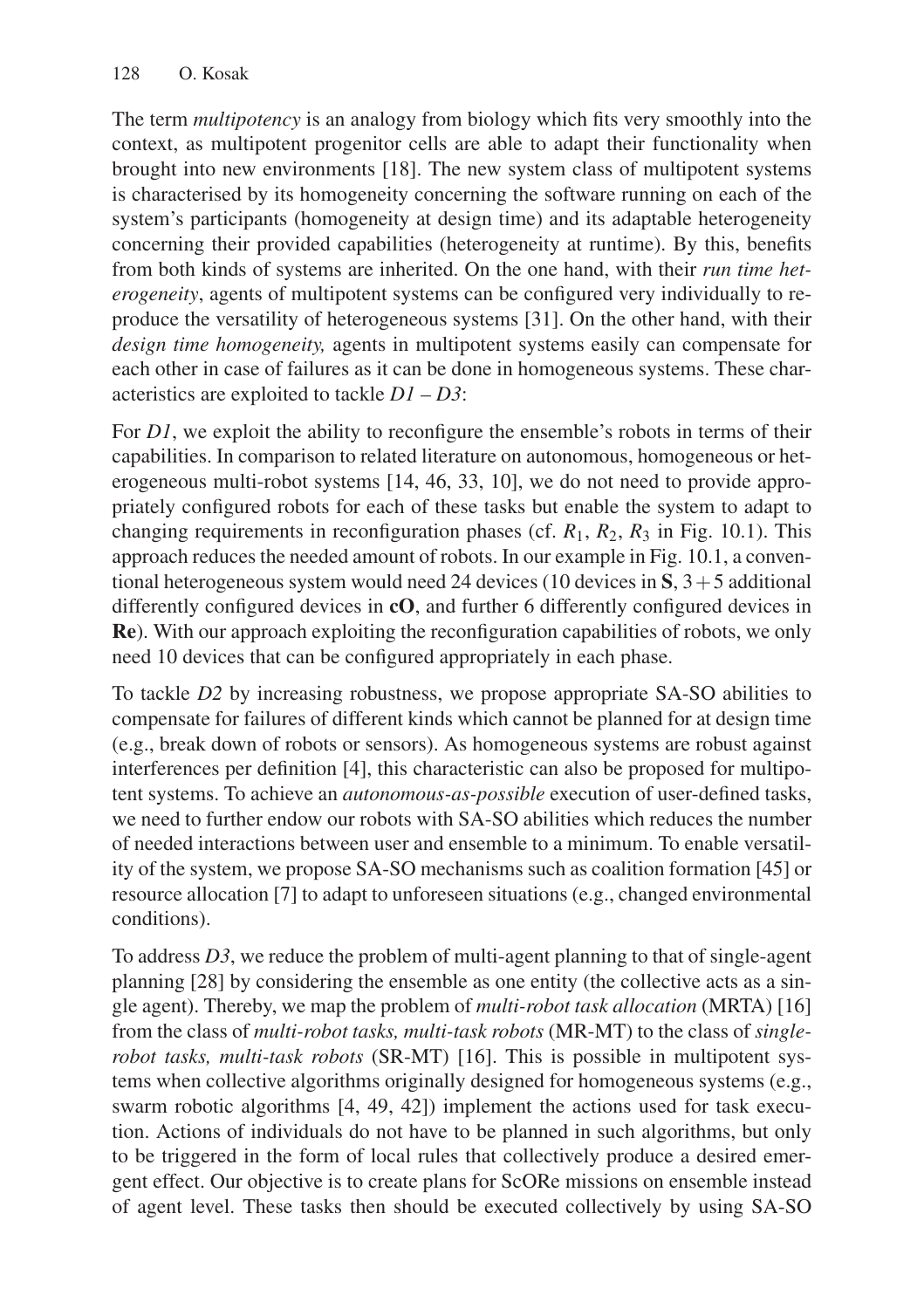abilities of the ensemble, where possible (otherwise, we have to fall back on classic planning). This strategy facilitates the act of planing for collectives so that plans are calculated straightforward and adapted at run time [28].

Summed up, our multi-robot programming framework for multipotent systems eases the act of programming, employing, and maintaining ensembles.

#### 10.3 Methodologies

To implement our approach that comes by the drawbacks introduced in Section 10.2, we propose a layered software architecture to be implemented by all robots in the ensemble. This architecture supports all necessary functionalities needed to enable a multipotent system. Each layer encapsulates its own concepts and algorithms designed to enable SA-SO (cf. Fig 10.2). In the following, we first introduce our architecture including a specification of purposes for each of its layer. Second, we give a brief overview of algorithm classes needed to enable SA-SO. For all algorithms, we assume that robots are able to communicate without restrictions (i.e., through wireless connections such as WiFi or LTE).

#### 10.3.1 Layered Multi-Agent System Architecture

To enable modularity and adaptability needed to come by *D1 – D3* with SA and SO (cf. Section 10.2), we model each of our robots as a *Jadex Active Components Framework Platform* [5] and denote it as *agent a*  $\in$  *A* of our ensemble *A*. Besides offering a communication middleware convenient for many SA and SO functionalities, this framework offers the possibility to dynamically load and unload components from a platform. We exploit this feature to build the core feature of our approach: Dynamically exchanging capabilities of robots. From a software perspective, each of the robots in the ensemble is equal to the others (homogeneity at design time). We show the representative software design of one of these platforms (robot  $a_1$ ) in Fig. 10.2. In this layered architecture, we assign special functionalities to each layer, dedicated to solving the user-defined task on a different level of abstraction. In Fig. 10.2, we further depict needed communication in terms of inter-platform communication with other system participants  $\{a_1, \ldots, a_{n+1}\}$  and communication with the system's user that introduces the current ScoRe mission. To obtain modularity, communication is restricted to only happen between vertically (intra-/ inter-platform) and horizontally adjacent layers (inter-platform). In the following the different layers, their functionality and interaction is presented in detail.

Task Layer: The *task layer* serves as relay between the system's user and the ensemble. As the user defines a new ScORe mission, this mission is broadcasted to the ensemble (no dedicated robot has to be selected by the user). Robots receiving the mission will start to analyse it and try to decompose ScORe tasks for the ensemble.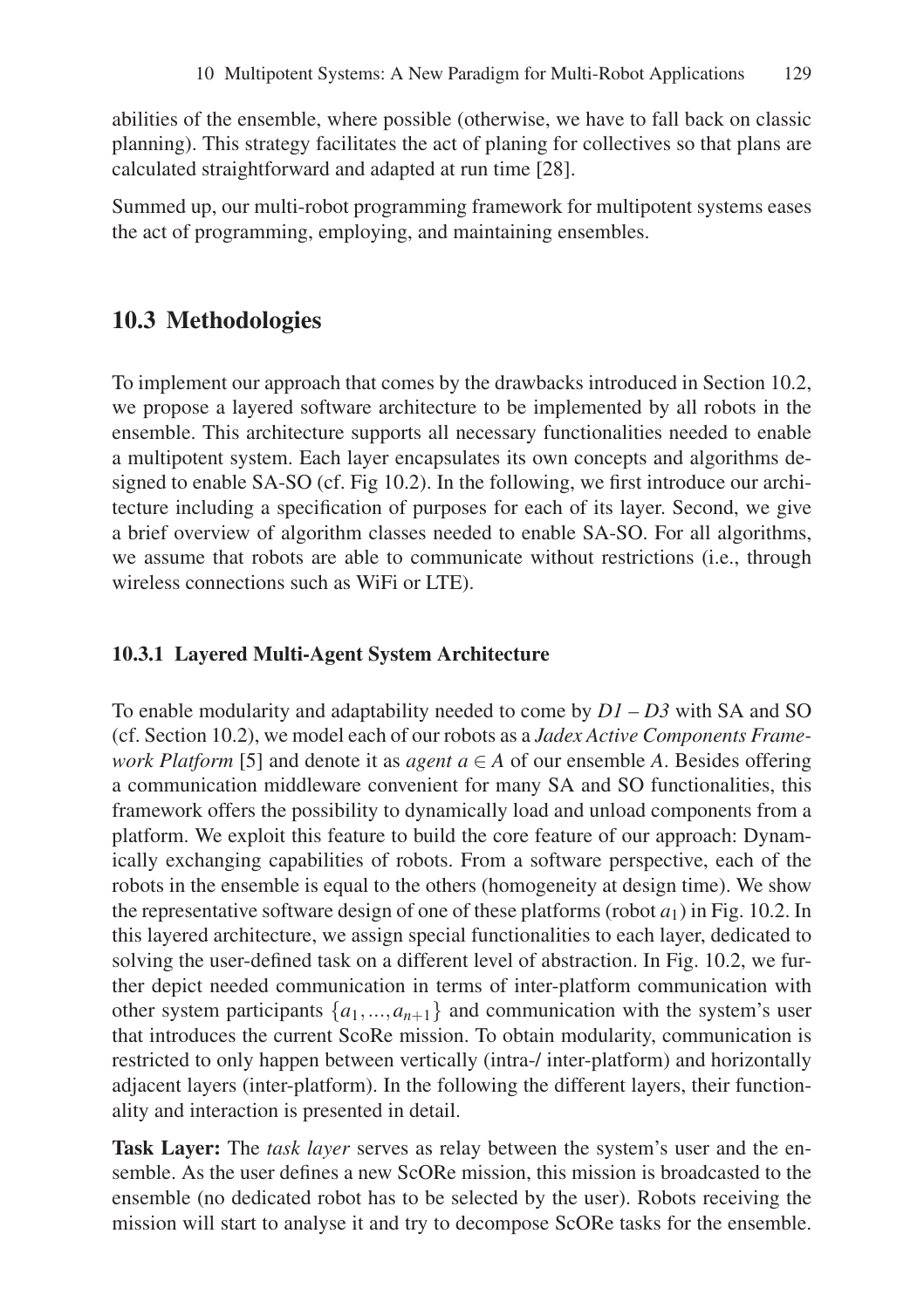

Fig. 10.2: Layered system architecture focusing on robot  $a_1$  of a multipotent ensemble A and its interactions (solid arrows) with the user as well as other agents  $\{a_2, ..., a_n\} \in A$ . Dashed arrows symbolise an instantiation on the ensemble, agent, and capability layer, valid for executing a ScORe mission. For a specific ScORe mission, typically multiple ScORe Tasks have to be solved. Ensemble programmes coordinate multiple agents. Agent programmes may rely on multiple capabilities which themselves may require multiple hardware modules.

Therefore we use Hierarchical Task Networks (HTN) [15] that are especially handy for autonomous systems deployed in real-world environments. In an adapted version we propose, HTN offer a promising combination of external user control (through designed decomposition of complex tasks into primitive tasks) and an appropriate degree of freedom to enable autonomous decisions within the executing ensemble. Consequently, ScORe missions are represented as complex tasks in the HTN while the user-defined task is the root node of the network. After one robot has achieved a valid decomposition, information about the resulting ScORe tasks (i.e., the primitive tasks in the HTN) is distributed within the ensemble. This step is asynchronously done in parallel by all robots and thus multiple (different) decompositions may occur. The ensemble has to synchronise results and determine one solution to be executed (cf. Fig. 10.2). Execution then takes place in the *ensemble layer* and its subordinate layers.

Ensemble Layer: For every ScORe task there is at least one appropriate action available to solve it on ensemble layer, called *ensemble programme*. An ensemble programme encapsulates the logic for the cooperative execution of the associated ScORe task. We implement ensemble programmes as SA-SO algorithms when possible, e.g., associating swarm algorithms like Particle Swarm Optimisation (PSO) [53] to ScORe tasks of class S. If no appropriate swarm algorithm can be found, we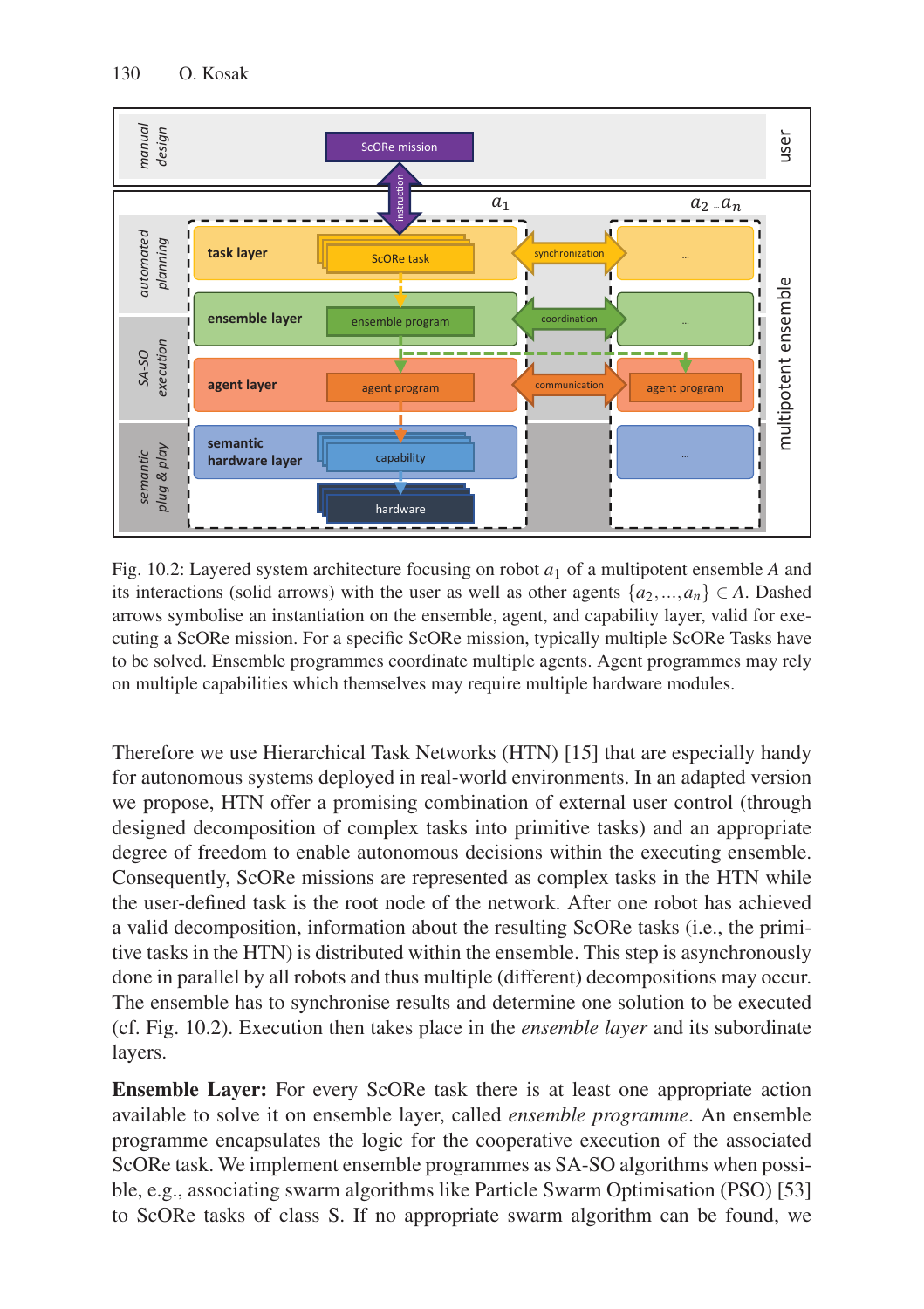fall back on classical multi-agent planning [40] to create valid action sequences for solving the ScORe task. Thereby, we often exploit the advantage SA-SO offers compared to traditional multi-agent planning [28]: Actions of participants do not have to be planned but are deposited as local rules on the *agent layer* (e.g., despite every robot in the ensemble is working only according to its local rules of the PSO, the collective achieves to find a global optimum as an emergent effect of the cooperation). The ensemble layer thereby is responsible for coordinating the distributed execution. To increase robustness, the existence of multiple ensembles in parallel is possible which work on the same or on a different task simultaneously. Additionally, we allow horizontal inter-platform coordination on ensemble layer, e.g., to exchange agents among ensembles when necessary. To enable ensemble programmes to be suitable for not only one special ScORe task but for a whole class, we design them to be parameterisable. All ScORe tasks of class S, e.g., can be handled by the same algorithm where the parameter of interest can be injected. For instance, the source of gas X in gas accidents like in Fig. 10.1, the highest temperature in case of fire accidents, or highest pollen concentration in an environment monitoring scenario.

Agent Layer: The responsibilities on the agent layer are twofold. To execute ensemble programmes, agents in an ensemble have to cooperate with each other. Thus, while coordination of those cooperations is handled on the ensemble layer, the agent layer is responsible for executing the appropriate local rules. Therefore, for all ensemble programmes an accompanying *agent programme* containing those local rules is implemented on agent layer. As exchanging information between cooperating agents is often necessary within SA-SO algorithms (e.g., exchanging measurements in PSO), we allow horizontal inter-device communication on the agent layer. The second responsibility of the agent layer is to maintain a robot's self-awareness on its current capabilities and thereby its competence to participate in concretely parametrised SA-SO algorithms (PSO for gas X obviously needs participating robots to provide the *capability* to measure gas X). Thereby, the agent layer together with the ensemble layer and *capability layer* is responsible to detect situations that need the agent or even the whole ensemble to be reconfigured concerning their provided capabilities.

Capability Layer: The capability layer encapsulates the self-awareness functionalities of each robot. Enriched by a common knowledge base that stores relations between hardware modules and capabilities with robot specific knowledge (e.g., concerning a robot's geometric design), the capability layer manages the set of available capabilities in any possible robot configuration. This information is essential for the agent layer to determine its competence of participating in a coalition for a specific SA-SO algorithm. Further, this information can be used to propose beneficial reconfigurations of the robots' hardware in situations where this is needed. Moreover, the capability layer is responsible for executing capabilities, i.e., is the adapter between software representation and hardware execution. When an agent programme on the agent layer triggers the execution of a capability, the capability layer forwards this to the appropriate hardware, collects up possible callbacks (e.g., measurements), and informs the agent programme about the execution status. Thereby, the capabil-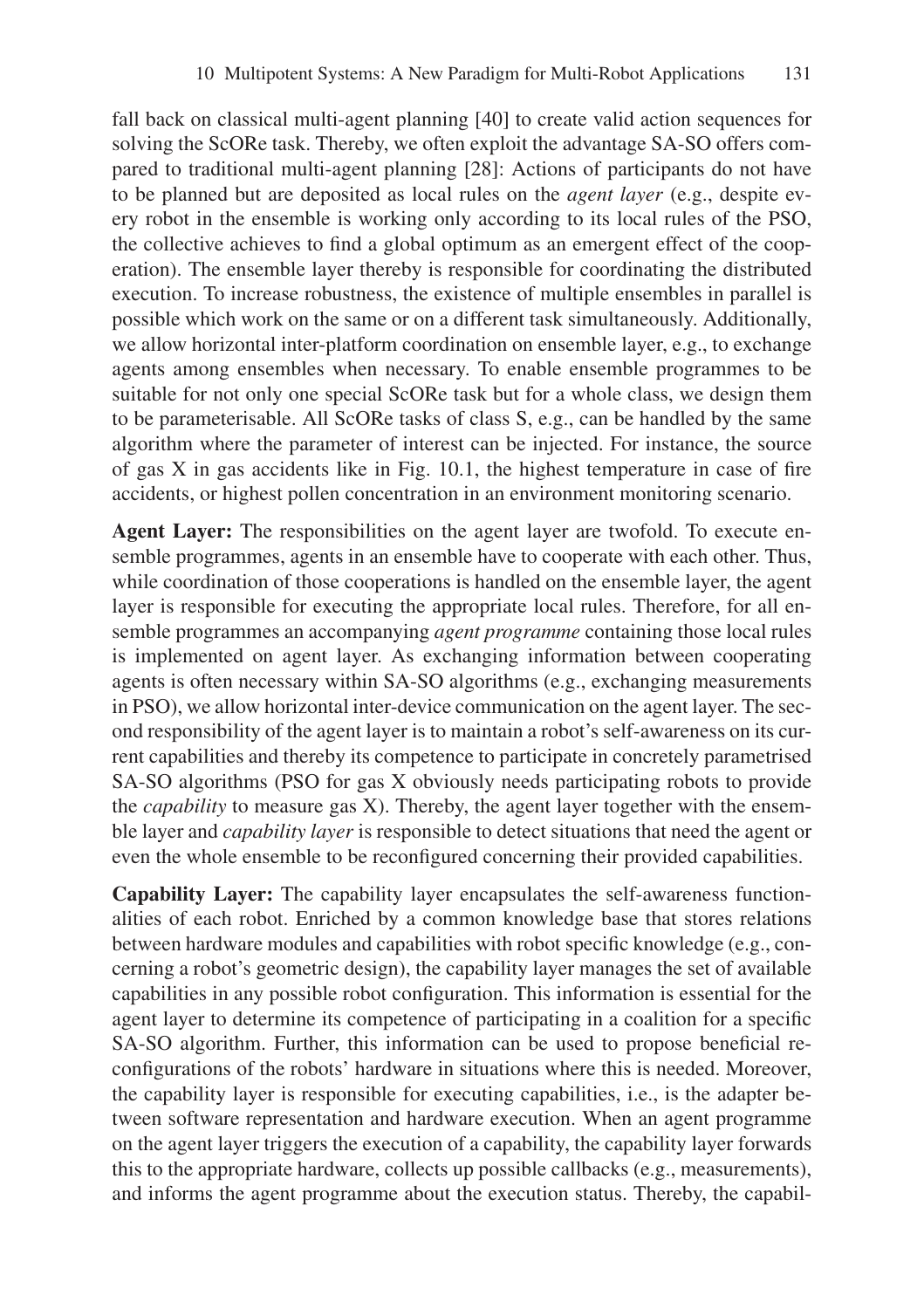

Fig. 10.3: Example of a ScORe mission execution. Activities on the task and ensemble layer are executed only on a coordinating robot while activities on the agent, the capability, and the hardware layer are executed on all devices. Currently, the physical reconfiguration has to be accomplished by a user (dashed lines) that also introduces new ScORe missions to start the overall activity.

ity layer encapsulates concrete hardware implementations from their usage in higher layers.

Semantic Hardware Layer: To enable the capability layer to deduce available capabilities from certain hardware configurations, as well as to realise actual execution on real hardware, the *semantic hardware layer* is implemented as an adapter to the hardware. The implementation of that layer is not in the scope of this work, nonetheless, the interface to it is presented in [50].

## 10.3.2 Algorithms and Technologies

To enable SA-SO abilities of the ensemble and increase its autonomy, we integrate algorithms from three classes that empower the agent to fulfill its responsibilities defined in the different software layers.

Basic Ensemble Algorithms: We identified algorithms for forming coalitions (i.e., ensembles) consisting of appropriately configured robots for given tasks with a market-based algorithm in previous work [30] (cf. *form ensemble* on ensemble layer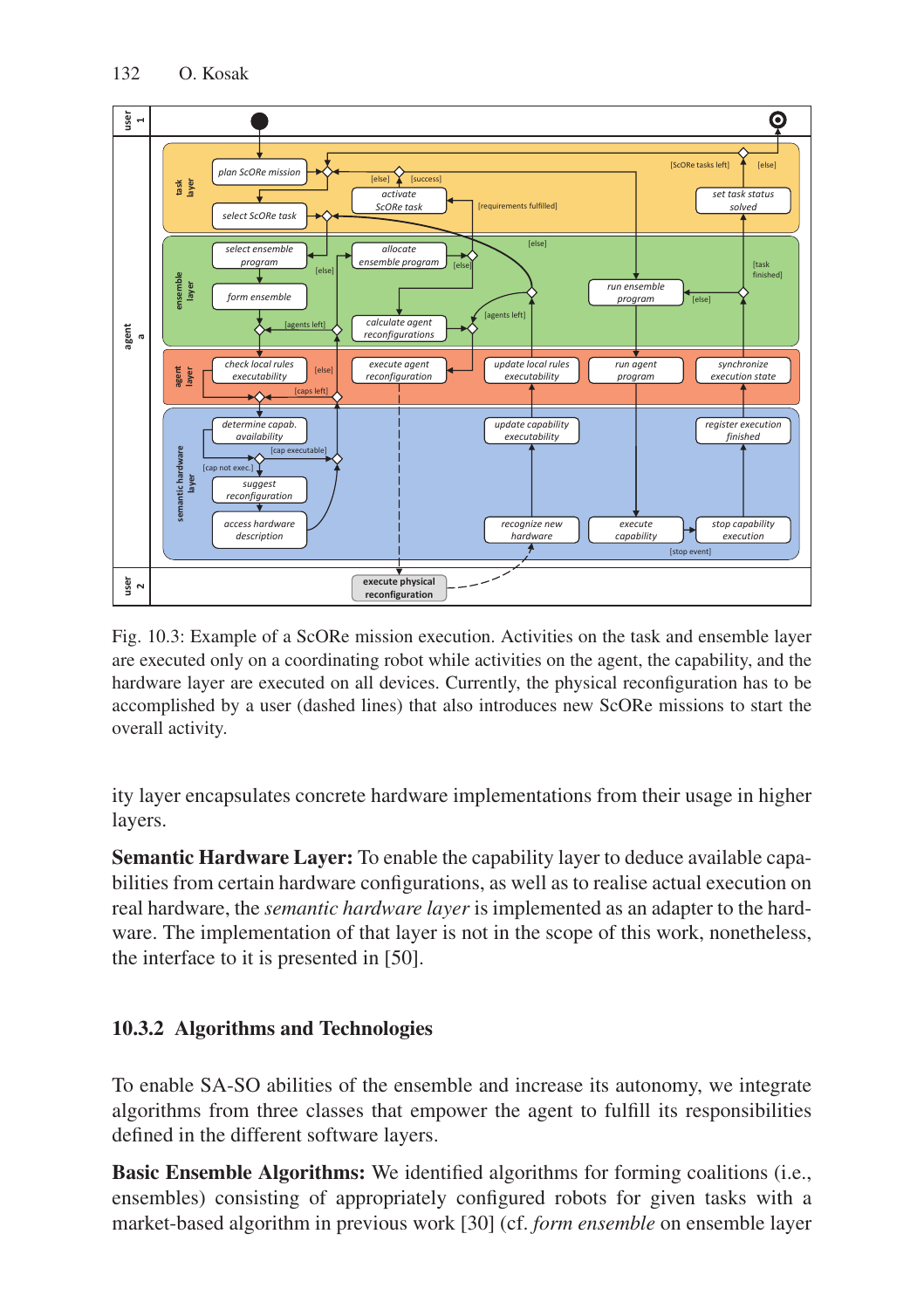in Fig. 10.3). Moreover, we suggested to resolve conflict situations (e.g., multiple coalitions are found while only one shall activate the task, cf. *activate ScORe task* on the task layer in Fig. 10.3) by leader election in previous work [30] that can also be achieved in a distributed fashion, e.g., formulated as consensus problem [21], which we are currently investigating in. To enable the self-awareness functionalities of robots (e.g., needed for *determine capability availability* on capability layer in Fig. 10.3), we design capabilities as agents within the Jadex Active Components Framework [5] combined with semantically annotated hardware modules [50]. To let robots safely cooperate, e.g., within bound areas, we adopt the collision avoidance algorithm of [3] that works distributively and with only local sensors.

Planning and Executing ScORe missions: To enable HTN-planning on the task layer, we provide an appropriate domain description language working with actions (ensemble programmes) on the ensemble layer. This enables the design of reusable, parameterisable HTNs which can be composed for different ScORe missions in a modular fashion. To execute ensemble programmes, we similarly classify them according to the ScORe task class they are associated with. Thereby, we develop ensemble programmes implementing appropriate SA-SO algorithms for each class (cf. *select ensemble programme* on ensemble layer in Fig. 10.3). For S, we identify PSO to be fitting for continuously distributed parameters like gas or temperature. For discretely distributed parameters (e.g., objects) an adapted potential field method [27] can be used where entities distribute equally in a given area to enable the observation of the whole area. The potential field method is also a candidate to be implemented for ScORe tasks of class cO. When, e.g., a cloud of gas X has to be observed, observing robots push each other off as much as possible while additionally staying where a given gas concentration can be measured. Thereby, the tracking of the gas cloud can be seen as an emergent effect. Algorithms for the ScORe class of Re are very specific, as an infinite set of possible situations may happen during S and cO. We, therefore, identify reactions that are commonly needed in most of the situations and find appropriate SA-SO algorithms to implement them, e.g., formation flight based on local rules for guided boiding [41] (control-one-move-all) to evacuate all robots from an area.

Robust and Autonomous System: For achieving robustness and autonomy in the ensemble, the ensemble has to be able to compensate for failures of robots as well as failures in hardware providing capabilities to robots. For solving the first, we currently develop an approach to compensate for hard failures (break down of robots) as well as for soft failures (battery depletion) with a transactional task execution system using an extended coalition formation algorithm that allows for exchanging robots among ensembles. For providing the second, we developed a portfolio approach (cf. *resource allocation portfolio approach* in Fig. 10.4) for solving the multi-agent resource allocation problem (MARA) [7] to reconfigure robots within the ensemble (cf. *calculate agent reconfigurations* on ensemble layer in Fig. 10.3) that combined with a task allocation algorithm (cf. *task allocation* and *task assignment* in Fig. 10.4) maintains the ensembles operability (cf. Fig. 10.4 [25]). Thereby, we are able to determine resource (hardware modules) allocations in the ensemble to fulfill all task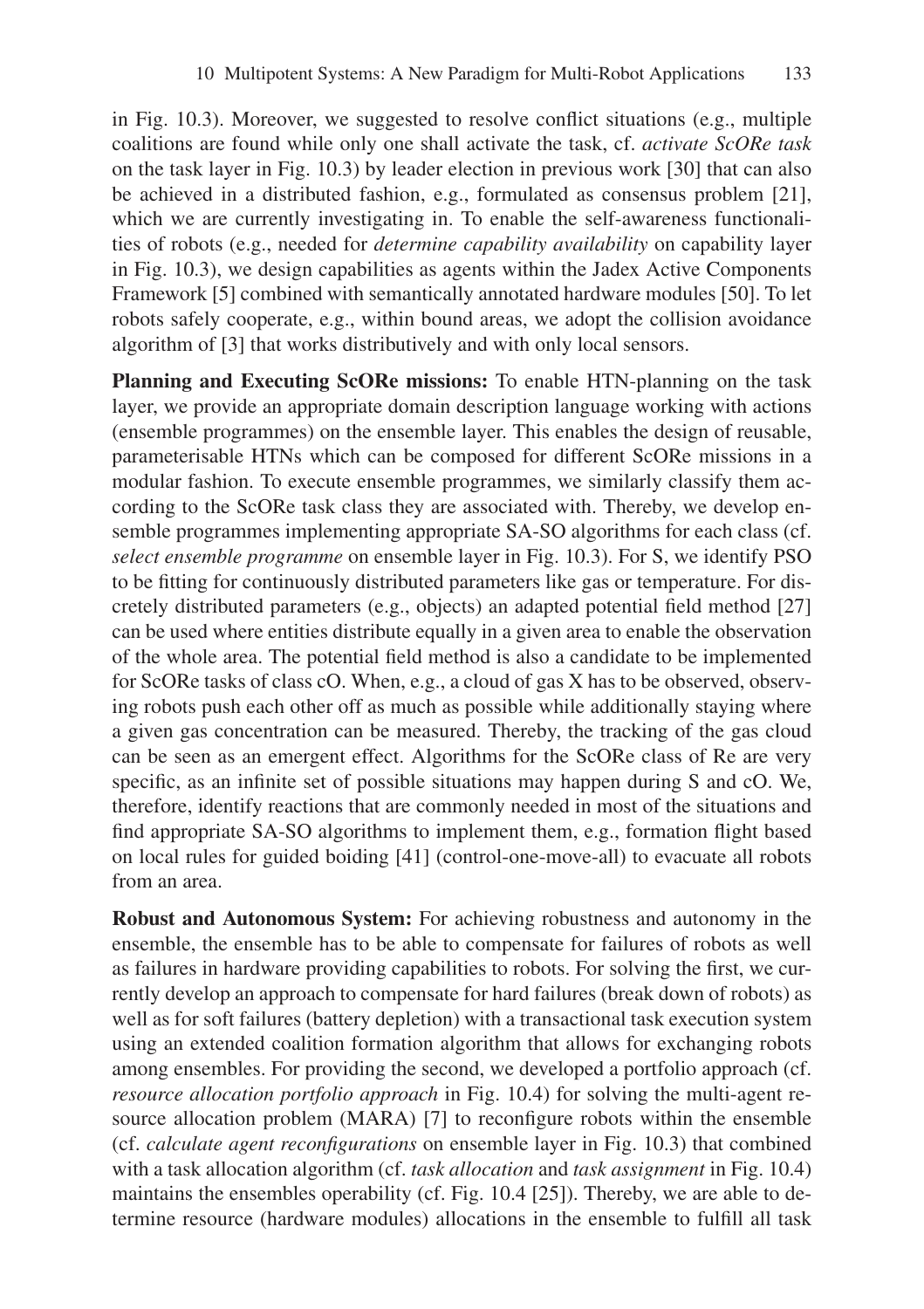

Fig. 10.4: An integrated approach for task and resource allocation (from [25]). Resource allocation takes place when task allocation fails to re-establish a productive system configuration (allocate, assign, and execute tasks). We use a portfolio approach to select an appropriate mechanism (centralised or distributed).

requirements concerning needed capabilities that have to be provided by robots (we exploit the possibility to decompose the calculation of a solution to the resource allocation problem like previously done in the energy domain [29]). Consequently, when there is no valid solution to the task allocation problem, the ensemble is reconfigured to allow a subsequently restarted task allocation (cf. *task allocation* in Fig. 10.4), assign (cf. task assignment in Fig. 10.4) and execute (cf. *task execution* in Fig. 10.4) the tasks afterward (cf. the situations marked with R in Fig. 10.1, where the systems needs to be reconfigured according to changed task requirements).

## 10.4 Evaluation

We already achieved some proof of concepts for the practicability of our approach in simulation as well as in real-world experiments.

Real World Experiments: In the domain of environmental research, we evaluated our system in its respective state during ScaleX Campaigns 2015 [51] and 2016 [23, 26] and demonstrated its functionalities during the FAS\*2016 conference [30, 24]. During ScaleX 2016, an ensemble of up to five mobile robots were autonomously coordinated by our software to achieve a large-scale temperature profile with the Distributed Temperature Sensing (DTS) technology. Thereby, we proofed our concept of controlling robots with Jadex as well as a set of basic ensemble algorithms (self-awareness, coalition formation, leader election, and cooperative execution [30]). For realising the experiment, we instructed the ensemble to cooperatively carry a fiberglass cable along which temperature measurements can be made within every 10 centimeters. The cable was carried along a pre-scripted route in the experiment area in a height of approximately 50 meters autonomously by a heterogeneous ensemble consisting of quadrocopters as well as mobile ground robots. Task allocation, assignment, and the coordinated execution were performed in a SA-SO fashion,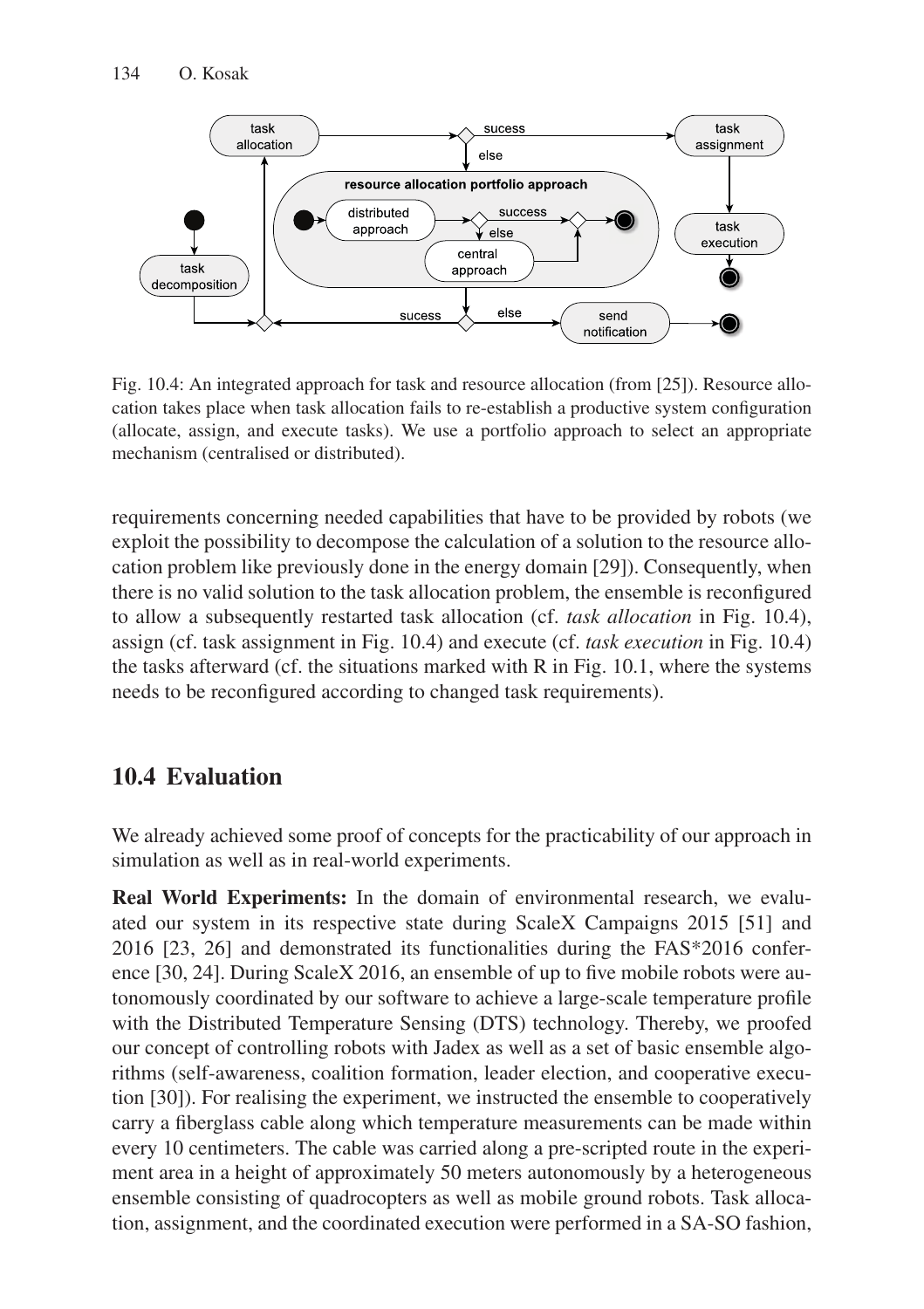

Fig. 10.5: Proof of concept from the environmental measurement campaign, where a heterogeneous ensemble consisting of four mobile robots achieved an airborne large-scale temperature measurement using a fiberglass cable for Distributed Temperature Sensing measurements in a height of approximately 50 meters.

respecting the robots different available capabilities (quadrocopters are able to move to positions higher than 1 meter, mobile ground robots are not) and the tasks required capabilities (some tasks needed to reach up to 50 meters). A sketch of the experiment setup including a proof of concepts achieved in this experiment can be found in Fig. 10.5.

Simulated Experiments: We also achieved some first results in simulation concerning the use of suitably applied and parameterisable swarm algorithms for the ScORe task pattern. Figure 10.6 shows the progress of executing the particle swarm optimisation algorithm in our simulation environment that can be applied to S tasks in the course of a ScORe mission. The robots, therefore, need to be able to freely move in 3-dimensional space ("flying") as well as measuring the parameter of interest. Robots use their self-awareness ability on the capability layer (cf. Section 10.3.1) to determine their qualification for the task. Measurements are propagated in the ensemble and the moving vector is adjusted according to the PSO rules (information on the currently measured maximum concentration of the parameter, the local concentration at a robot's current position, and a certain random component to avoid local optima). Thereby, robots that cooperate on the agent layer by executing the appropriate PSO-specific agent programme collectively execute the PSO-specific ensemble programme that is coordinated on the ensemble layer. This leads to the correct execution of a S task on task layer, requiring. In addition, we also achieved first results in executing a potential field algorithm suitable for continuous observations and guided boiding suitable for react tasks (cf. Section 10.3.2) in our simulation environment.

#### 10.5 Related Work

Many projects investigate mobile agents and how they can support emergency management (e.g., *Search and Rescue (SAR)* scenarios) or environmental research, which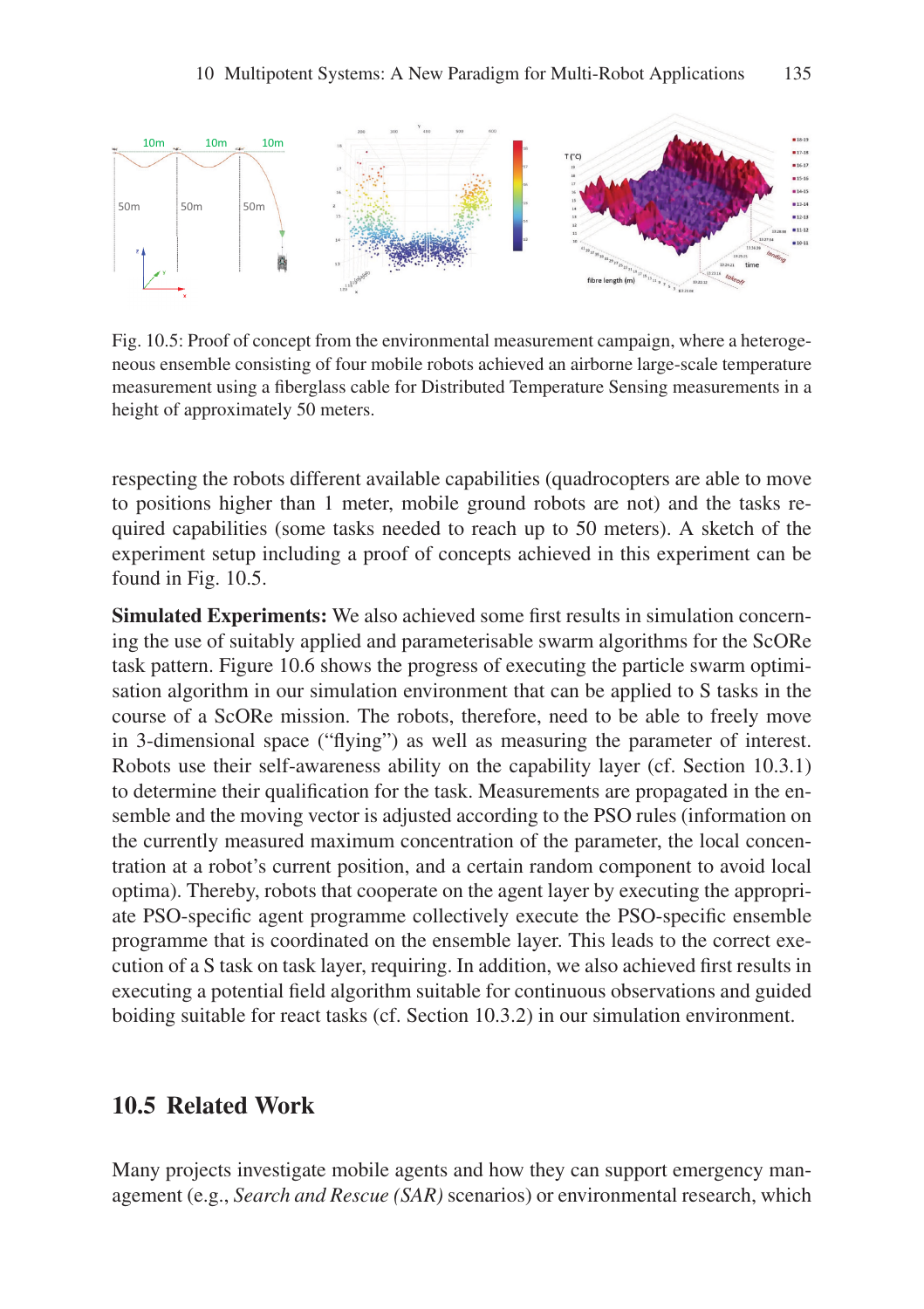both can be classified as ScORe missions. In the following, we discuss related approaches and point out their potential as well as their draw-backs in the context of applying them for handling ScORe missions.

Current approaches can roughly be classified into two groups: (1) approaches, that try to map principles found in nature to the development of systems consisting of a multitude of simple robot agents (called *Swarm Robotics* [4]), and (2) approaches, that use traditional AI techniques (e.g., planning, reasoning, learning, scheduling, etc.) [43, 2, 22]. Approaches of group (1) are characterised by the fact that agents only have very limited capabilities and are highly specialised for certain tasks which limits their applicability for ScORe missions, as different ScORe tasks typically require agents with heterogeneous capabilities.

Projects following (1) can mainly be found in the domain of environmental/climate research. Here, the usage of swarm robotic algorithms is more common than in SAR scenarios as these systems are often only used to collect data but not to make complex online decisions based on it. For instance, in CoCoRo (2011 - 2014) [44] as well as in its subsequent project subCULTrob (since 2015) [46] autonomous swarms of *unmanned underwater vehicles (UUVs)* and *unmanned surface vehicles (USVs)* (all specialised in their capabilities) use swarm robotic principles for ecological monitoring, search, maintenance, exploration, and harvesting in an underwater environment. Other projects focus on developing mechanisms for solving single specialised tasks, e.g., distributed environmental monitoring using mobile USVs. In this domain, the NAMOS project (2003 - 2007) [6] uses coordination done by a multi-agent system, whereas the project CORATAM (since 2014) [12] relies on controllers synthesised with evolutionary algorithms. All approaches classified in type  $(1)$  have in common that they reach their goals by using algorithms relying on very simple rules (e.g., finding consensus [48], cooperative transport [11, 36], or clustering [12]), that can only be achieved by the collective as a whole but not by single agents (often described as *emergent effect* [19]). On the one hand, this emergence brings robustness and fault tolerance, as misbehaviour of single agents can easily be compensated for within a homogeneous swarm where all agents are identical. On the other hand, in complex applications involving multiple tasks (e.g., ScORe missions), problems occur after achieving the goal the swarm robotic system is trained for, as these systems rely on additional guidance if interdependent decisions or actions must be made [4]. In addition, agents used in subsequent tasks usually need to have different capabilities which is often not considered in these approaches, as the swarms usually consist of homogeneous agents.

Approaches of group (2) appear to be more appropriate for complex scenarios. The Swarmanoid project (2006 - 2010) [10] combines multiple mechanisms from (1), e.g., to solve a precisely pre-defined SAR mission using heterogeneous agents, but therefore relies on explicitly scripted behaviour. Other projects for handling SAR scenarios often combine intelligent autonomous agents with different capabilities for supporting humans in the SAR process. For example, the SHERPA project (2013 - 2017) [33] focuses on human-robot-interaction with UAV and unmanned ground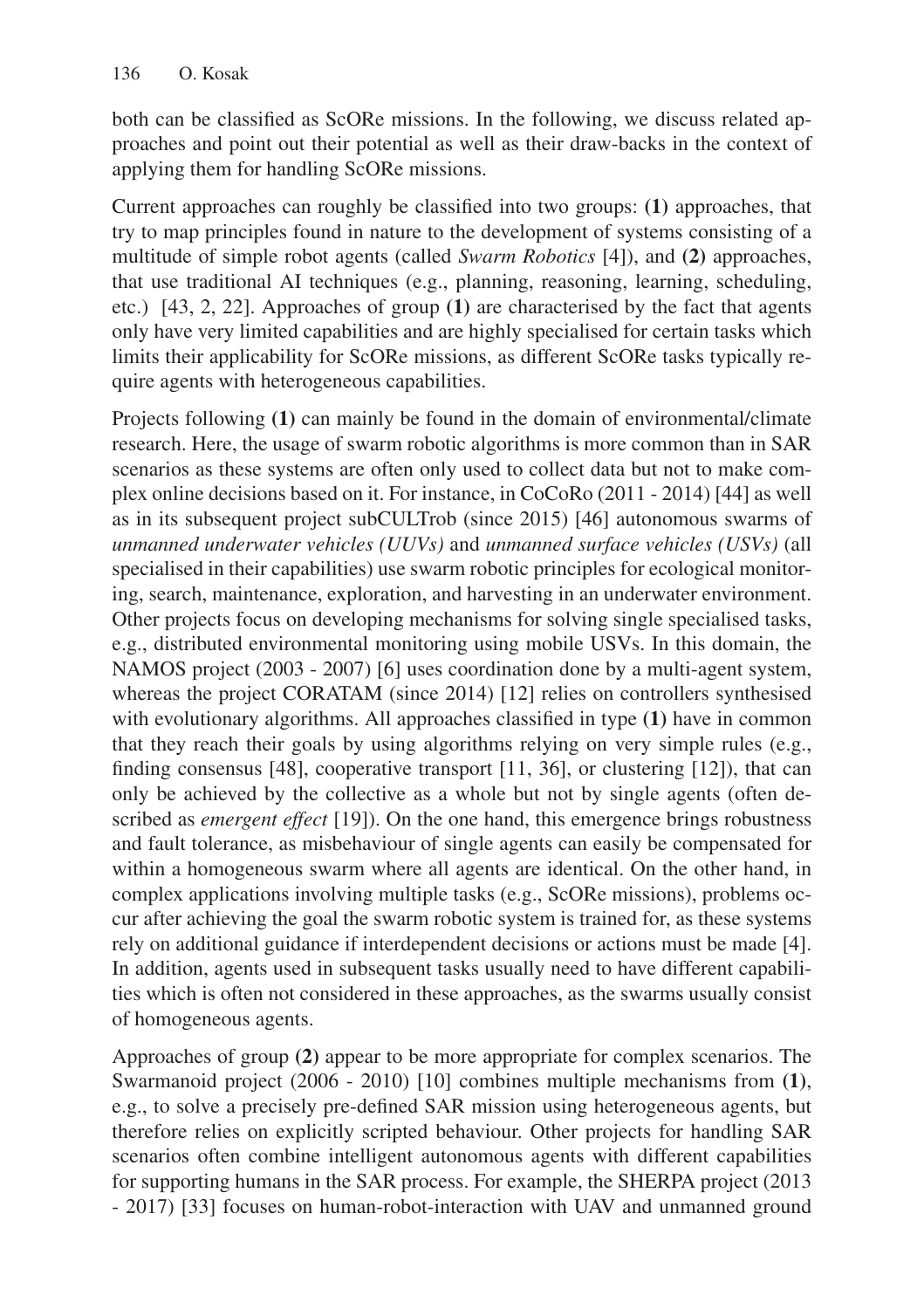

Fig. 10.6: (A) shows the system previous to execution with the gas source indicated as coordinate system (top left) and all quadcopters in their initial circle formation. In (B) all quadcopters start to execute the local rules of PSO to cooperatively approach the gas source. (C) indicates the state where the gas source is found by the ensemble (no collision avoidance is respected in this simulation run). (D) shows the average distance of the quadcopters to the gas source in meters (during one execution of the PSO) including the standard deviation as error bars, continuously reduced with passed time.

vehicles (UGVs). The SWARMIX project (2011 - 2014) [14] combines human capabilities with those of animals (e.g., dogs), as well as artificial agents (e.g., UAV) to create heterogeneous SAR systems. Systems designed for SAR scenarios consisting of artificial agents only are often restricted in their autonomy, as they are only able to react to predefined events. In SINUS (2013 - 2015) [43] or AirShield (2008 - 2011) [8] a wireless connection can be autonomously established over a long distance to stream data from an area of interest to a distant operator for further evaluation. This evaluation and an appropriate reaction have to be determined by the human user of the system.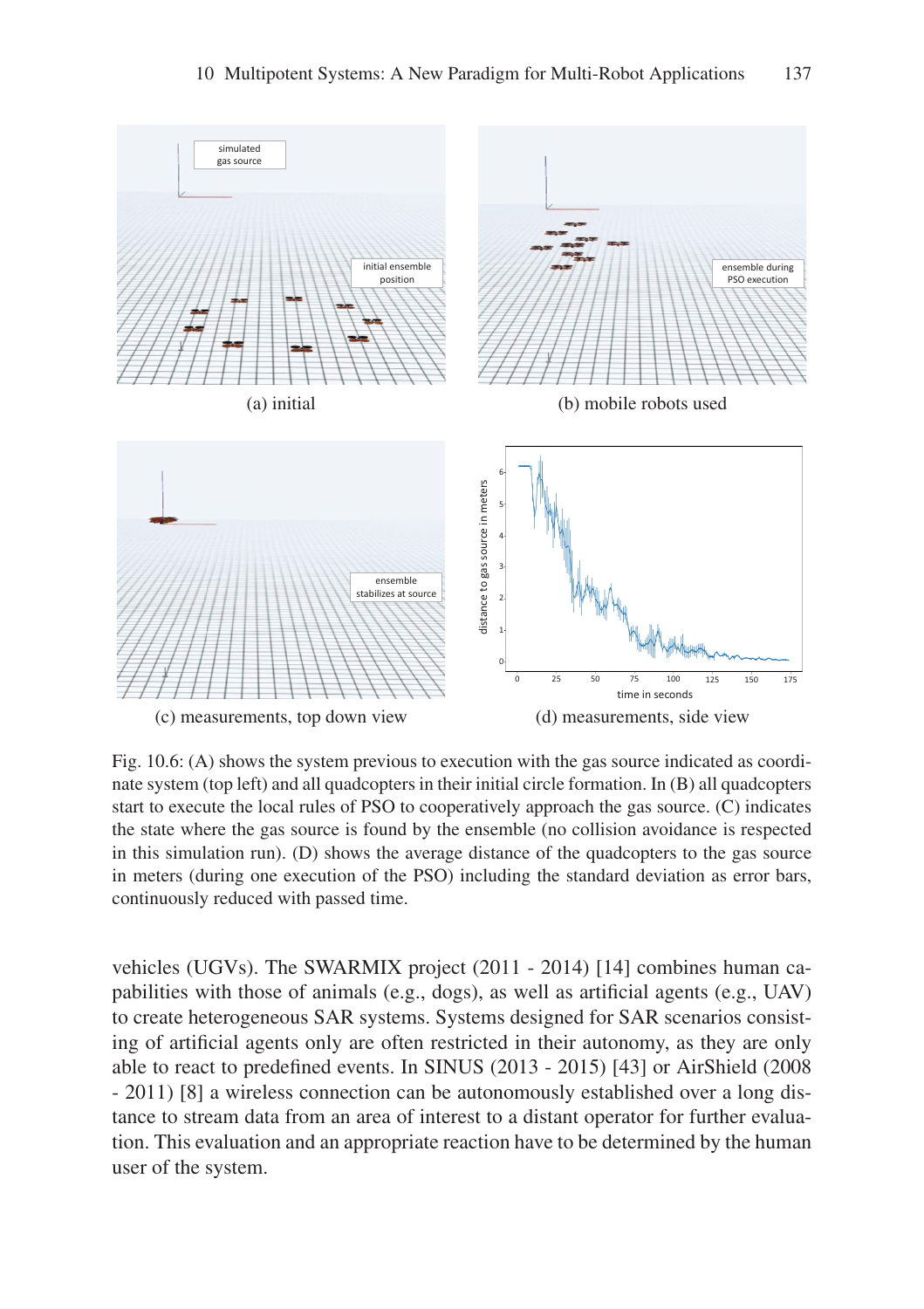All of the described approaches have in common that they are heavily specialised for their dedicated application and lack the ability to autonomously adapt to changing requirements (i.e., new capabilities are demanded from agents), which is very important in ScORe missions. While certain approaches use SA and SO to adapt to a changing environment, the possibility of reallocating the agents' capabilities is neglected. This hinders ongoing approaches to actually adapt to changing ScORe tasks in ScORe missions or switch from one ScORe mission to another (e.g., from environmental monitoring to SAR). Our approach instead allows for both kinds of adaptation. By combining SA and SO principles with planning, we suggest a new paradigm of instructing an ensemble. Being able to reallocate capabilities seems to be the next step to enable real-world applications. We, therefore, will make this additional degree of freedom utilisable and consequently will consider it throughout all software layers. The resulting system architecture will allow robot ensembles to deal with ScORe missions in general.

## 10.6 Conclusion & Outlook

We presented a layered software architecture integrated with necessary algorithms to enable multipotent systems merging the benefits of both, homogeneous and heterogeneous systems. Therewith, robots implementing the proposed software, homogeneous at design time, can become heterogeneous specialists during runtime. We already realised a basic version of that architecture [32, 28] and integrated necessary algorithms for coalition formation [32], distributed leader election, information distribution [30], coordination of collective behaviours [30], self-adapting and selforganising reconfiguration of robot capabilities [25], and controlling mobile robots (UAVs and ground robots) in general [51, 30]. Our current and next steps include the design and implementation of 1) a domain specific language for specifying modular hierarchical task networks (HTN) in the domain of ScORe missions and 2) of an adaptive, distributed, and transactional algorithm to transfer task execution knowledge in the case of failure for increasing the robustness of the system. To 3) achieve consensus within the ensemble, e.g., during synchronisation of different planning results on the task layer (cf. Section 10.3.1), we will appropriately adapt a leader election approach [17] meeting all needed requirements defined of our system class. We further will automate the act of planning by enabling our system to learn HTNs [39] from data provided by experts so that learned valid plans are suggested to the systems user.

# References

1. Babaoglu, O., Shrobe, H., eds.: First IEEE International Conference on Self-Adaptive and Self-Organizing Systems (SASO 2007) 9-11 July, Boston, MA, USA. *Available at http:// projects.csail.mit.edu/ saso2007/, accessed on 2018-11-15* (Jul 2007)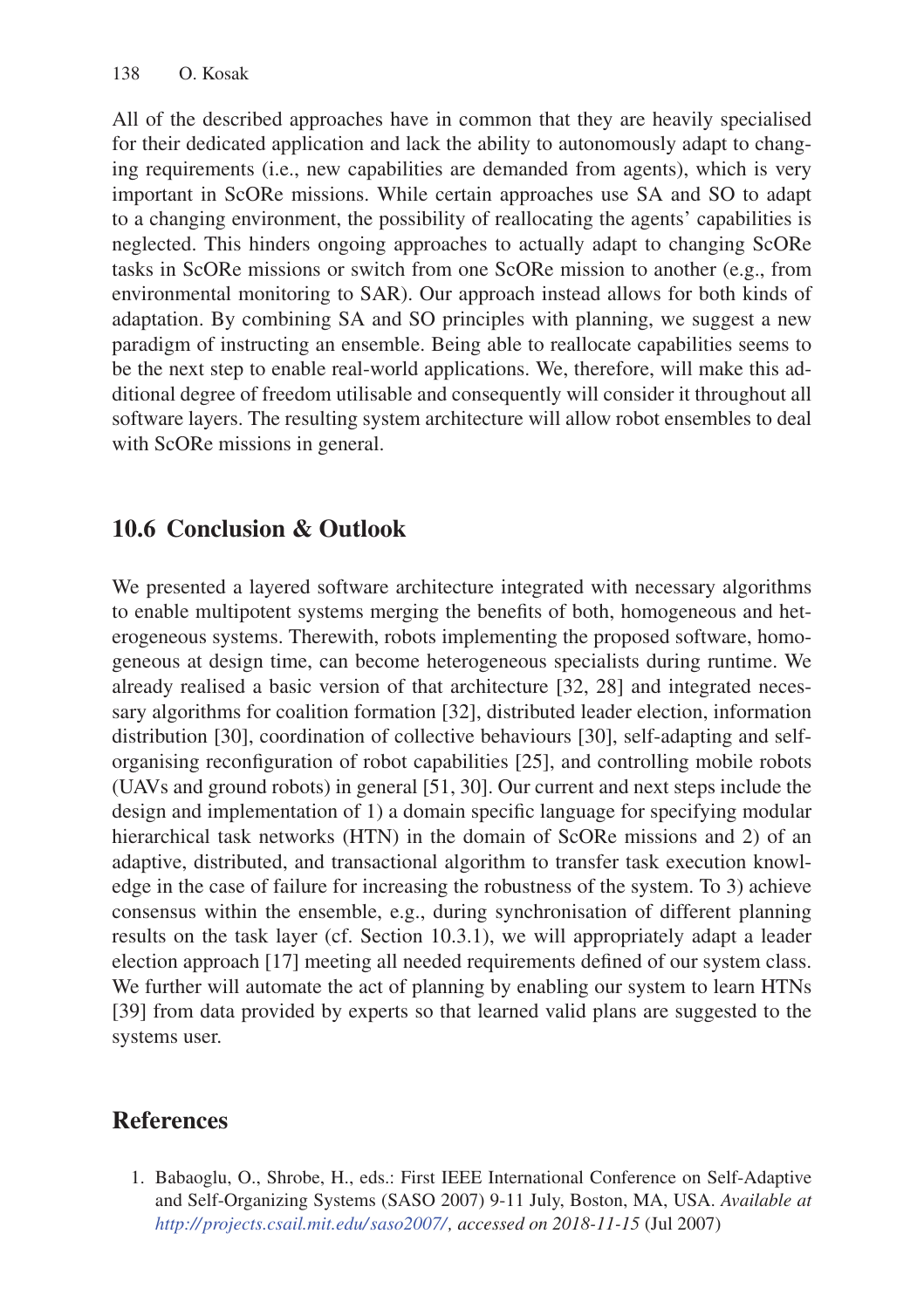- 2. Becker, M., Blatt, F., Szczerbicka, H.: A Multi-agent Flooding Algorithm for Search and Rescue Operations in Unknown Terrain, pp. 19–28. Springer Berlin (2013)
- 3. van den Berg, J., Lin, M., Manocha, D.: Reciprocal Velocity Obstacles for real-time multi-agent navigation. In: 2008 IEEE Int. Conf. on Robotics and Automation. pp. 1928– 1935 (May 2008)
- 4. Brambilla, M., Ferrante, E., Birattari, M., Dorigo, M.: Swarm robotics: a review from the swarm engineering perspective. Swarm Intelligence 7(1), 1–41 (2013)
- 5. Braubach, L., Pokahr, A.: Developing distributed systems with active components and Jadex. Scalable Computing: Practice and Experience 13(2), 100–120 (2012)
- 6. Caron, D., Stauffer, B., Darjany, L., Oberg, C., Pereira, A., Das, J., Heidarsson, H., Smith, R., Smith, E., Seubert, E., et al.: Networked aquatic microbial observing systems: An overview. Center for Embedded Network Sensing (2009)
- 7. Chevaleyre, Y., Dunne, P.E., Endriss, U., Lang, J., Lemaitre, M., et al.: Issues in multiagent resource allocation. Informatica 30(1) (2006)
- 8. Daniel, K., Dusza, B., Lewandowski, A., Wietfelds, C.: AirShield: A system-of-systems MUAV remote sensing architecture for disaster response. In: Proc. 3rd Annual IEEE Systems Conf. (SysCon) (2009)
- 9. De Cubber, G., Serrano, D., Berns, K., Chintamani, K., Sabino, R., Ourevitch, S., et al.: Search and rescue robots developed by the european icarus project. In: 7th Int. Workshop on Robotics for Risky Environments. Citeseer (2013)
- 10. Dorigo, M., Floreano, D., Gambardella, L.M., Mondada, F., Nolfi, S., Baaboura, T., et al.: Swarmanoid: A Novel Concept for the Study of Heterogeneous Robotic Swarms. IEEE RAM 20(4), 60–71 (2013)
- 11. Dorigo, M., Tuci, E., Groß, R., Trianni, V., Labella, T.H., Nouyan, S., et al.: The swarmbots project. In: Int. Workshop on Swarm Robotics. pp. 31–44. Springer (2004)
- 12. Duarte, M., Costa, V., Gomes, J., Rodrigues, T., Silva, F., Oliveira, S.M., Christensen, A.L.: Evolution of Collective Behaviors for a Real Swarm of Aquatic Surface Robots. PLoS ONE 11(3), 1–25 (03 2016)
- 13. Erol, K., Hendler, J., Nau, D.S.: HTN planning: Complexity and expressivity. In: AAAI. vol. 94, pp. 1123–1128 (1994)
- 14. Flushing, E.F., Gambardella, L.M., Caro, G.A.D.: A mathematical programming approach to collaborative missions with heterogeneous teams. In: 2014 IEEE/RSJ Int. Conf. on Intell. Robots and Systems
- 15. Georgievski, I., Aiello, M.: An Overview of Hierarchical Task Network Planning. CoRR abs/1403.7426 (2014), http://arxiv.org/abs/1403.7426
- 16. Gerkey, B.P., Matarić, M.J.: A formal analysis and taxonomy of task allocation in multirobot systems. The Int. Journ. of Robotics Res. 23(9), 939–954 (2004)
- 17. Gharehchopogh, F.S., Arjang, H.: A survey and taxonomy of leader election algorithms in distributed systems. Indian Journ. of Science and Technology 7(6), 815 (2014)
- 18. Giorgetti, A., Marchetto, M.C., Li, M., Yu, D., Fazzina, R., Mu, Y., et al.: Cord bloodderived neuronal cells by ectopic expression of Sox2 and c-Myc. Proceedings of the National Academy of Sciences 109(31), 12556–12561 (2012)
- 19. Goldstein, J.: Emergence as a construct: History and issues. Emergence 1(1), 49–72 (1999), http://dx.doi.org/10.1207/s15327000em0101 4
- 20. Güdemann, M., Nafz, F., Ortmeier, F., Seebach, H., Reif, W.: A specification and construction paradigm for organic computing systems. In: 2008 Second IEEE International Conference on Self-Adaptive and Self-Organizing Systems. pp. 233–242 (Oct 2008)
- 21. Hamann, H.: Towards swarm calculus: urn models of collective decisions and universal properties of swarm performance. Swarm Intelligence 7(2), 145–172 (2013)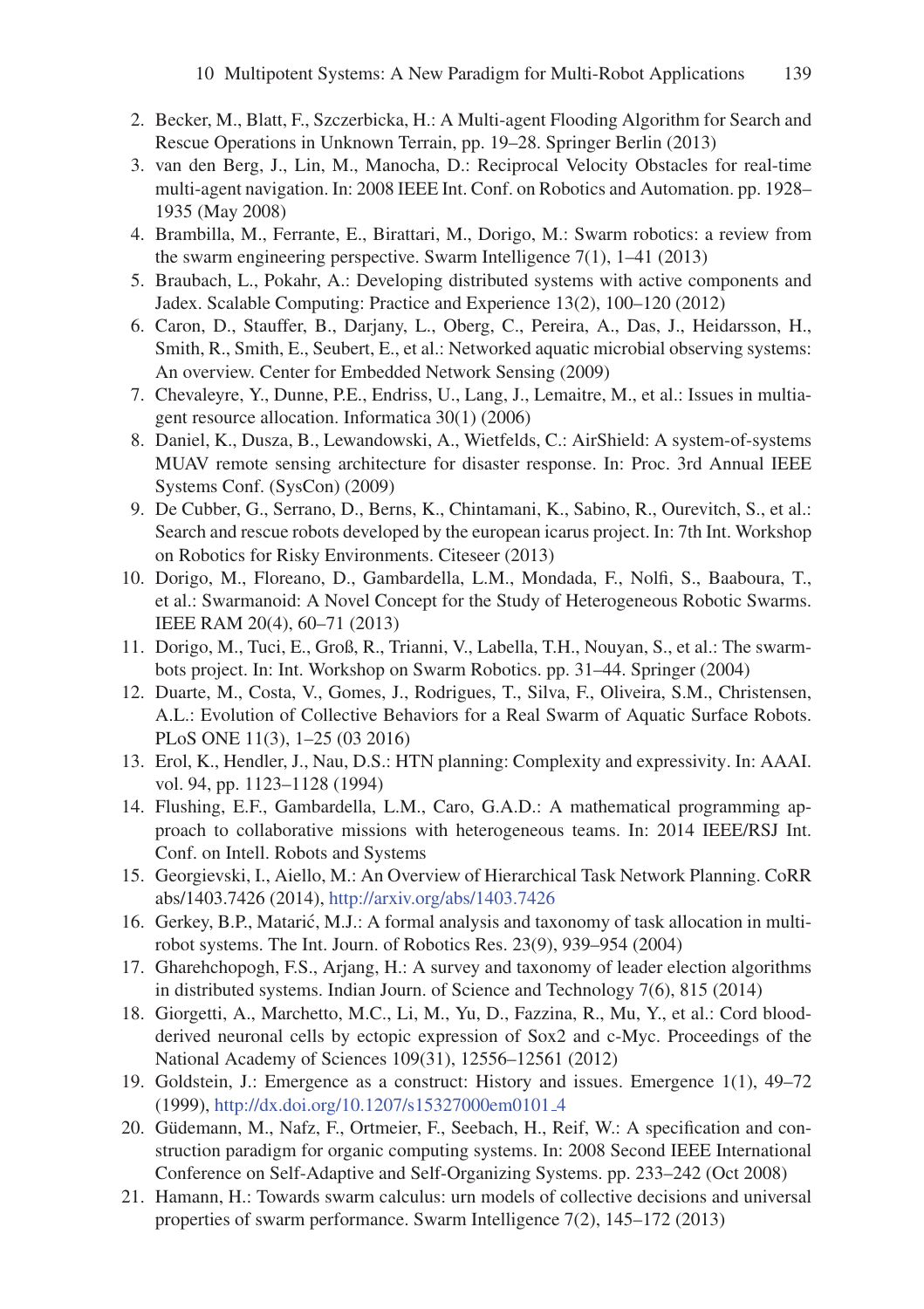- 22. Hussein, A., Adel, M., Bakr, M., Shehata, O.M., Khamis, A.: Multi-robot task allocation for search and rescue missions. Journ. of Physics: Conf. Series 570(5), 052006 (2014), http://stacks.iop.org/1742-6596/570/i=5/a=052006
- 23. ISSELabs: Flying robot ensemble in action at the ScaleX 2016 geographic measurement campaign. *Available at https://youtu.be/MWNyUymtNSs, accessed on 2018-11-15* (Oct 2018), https://youtu.be/MWNyUymtNSs
- 24. ISSELabs: Saso 2016 decentralized coordination of heterogeneous ensembles using jadex. *Available at https://youtu.be/G8JHShUlQY0, accessed on 2018-11-15* (Oct 2018), https://youtu.be/G8JHShUlQY0
- 25. J.Hanke, Kosak, O., Schiendorfer, A., Reif, W.: Self-organized Resource Allocation for Reconfigurable Robot Ensembles. In: 2018 IEEE 12th Int. Conf. on Self-Adaptive and Self-Organizing Systems (Sept 2018)
- 26. KIT IMK/IFU, G.P.: Scalex. *Available at https:// scalex.imk-ifu.kit.edu/, accessed on 2018-11-15* (Oct 2018), https://scalex.imk-ifu.kit.edu/
- 27. Koren, Y., Borenstein, J.: Potential field methods and their inherent limitations for mobile robot navigation. In: Robotics and Automation, 1991. Proceedings., 1991 IEEE Int. Conf. on. pp. 1398–1404. IEEE (1991)
- 28. Kosak, O.: Facilitating Planning by Using Self-Organization. In: 2017 IEEE 2nd International Workshops on Foundations and Applications of Self\* Systems (FAS\*W). pp. 371–374 (Sept 2017)
- 29. Kosak, O., Anders, G., Siefert, F., Reif, W.: An Approach to Robust Resource Allocation in Large-Scale Systems of Systems. In: Self-Adaptive and Self-Organizing Systems (SASO), 2015 IEEE 9th Int. Conf. on. pp. 1–10 (2015)
- 30. Kosak, O., Wanninger, C., Angerer, A., Hoffmann, A., Schierl, A., Seebach, H.: Decentralized Coordination of Heterogeneous Ensembles Using Jadex. In: 2016 IEEE 1st Int. Workshops on Found. and Applications of Self\* Systems (FAS\*W). pp. 271–272 (2016)
- 31. Kosak, O.: A Decentralised Swarm Approach for Mobile Robot-Systems. In: Organic Computing: Doctoral Dissertation Colloquium 2015. vol. 7, p. 53. kassel university press GmbH (2015)
- 32. Kosak, O., Wanninger, C., Angerer, A., Hoffmann, A., Schiendorfer, A., Seebach, H.: Towards Self-Organizing Swarms of Reconfigurable Self-Aware Robots. In: Found. and Appl. of Self\* Sys., IEEE Int. Workshops on. pp. 204–209. IEEE (2016)
- 33. Marconi, L., Leutenegger, S., Lynen, S., Burri, M., Naldi, R., Melchiorri, C.: Ground and aerial robots as an aid to alpine search and rescue: Initial sherpa outcomes. In: Safety, Security, and Rescue Robotics (SSRR), 2013 IEEE Int. symposium on. pp. 1–2. IEEE (2013)
- 34. Martinez, C., Sampedro, C., Chauhan, A., Campoy, P.: Towards autonomous detection and tracking of electric towers for aerial power line inspection. In: 2014 Intern. Conf. on Unmanned Aircraft Systems (ICUAS). pp. 284–295 (2014)
- 35. Matikainen, L., Lehtomäki, M., Ahokas, E., Hyyppä, J., Karjalainen, M., Jaakkola, A., et al.: Remote sensing methods for power line corridor surveys. ISPRS Journ. of Photogrammetry and Remote Sensing 119(Supplement C), 10 – 31 (2016)
- 36. Mondada, F., Gambardella, L.M., Floreano, D., Nolfi, S., Deneuborg, J.L., Dorigo, M.: The cooperation of swarm-bots: physical interactions in collective robotics. IEEE Robotics Automation Magazine 12(2), 21–28 (2005)
- 37. Muller-Schloer, C., Tomforde, S.: Organic Computing Techncial Systems for Survival ¨ in the Real World. Autonomic Systems, Birkhäuser Verlag (October 2017), iSBN: 978-3-319-68476-5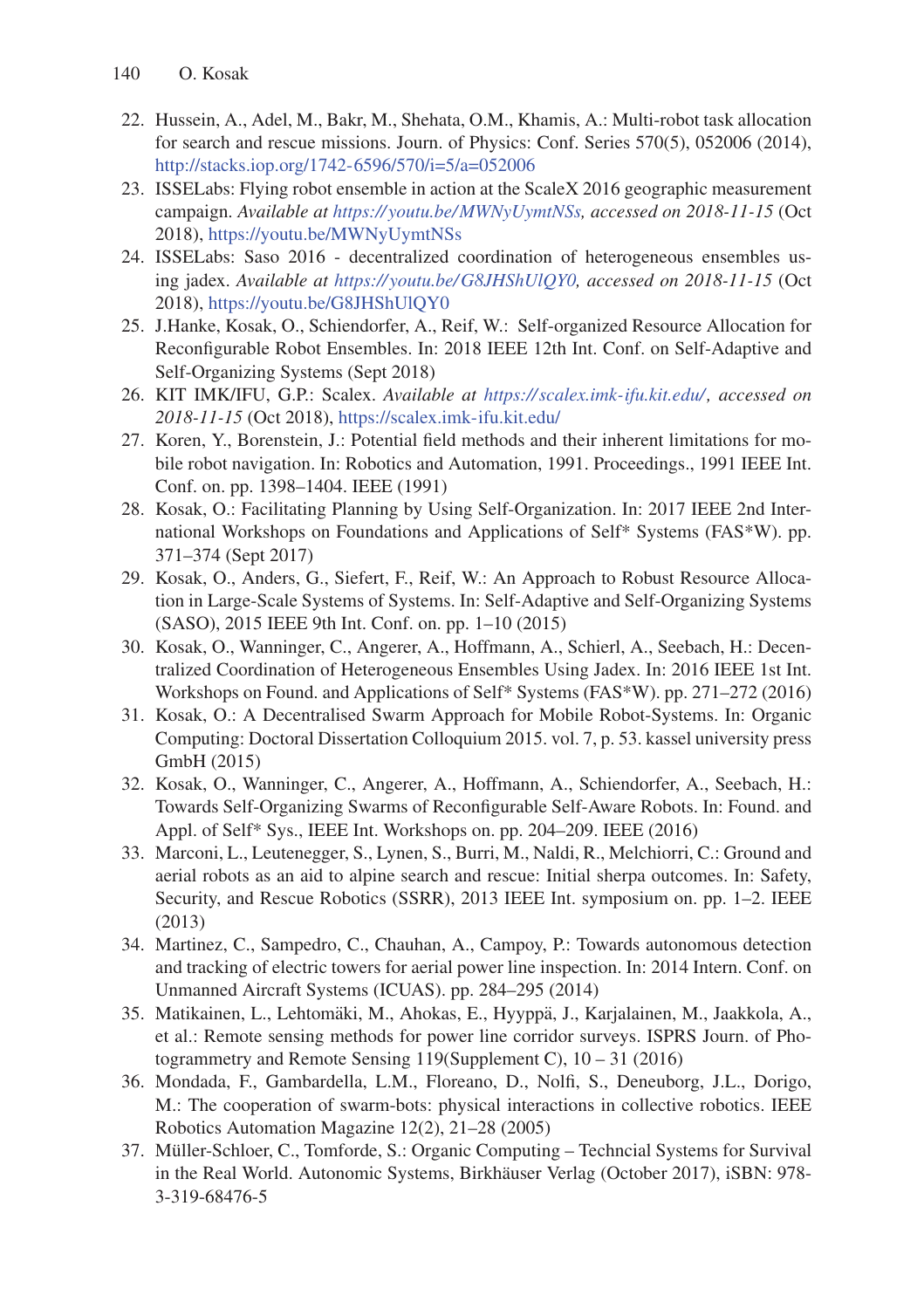- 38. Murphy, R.R., Tadokoro, S., Nardi, D., Jacoff, A., Fiorini, P., Choset, H., Erkmen, A.M.: Search and Rescue Robotics. In: Siciliano, B., Khatib, O. (eds.) Handbook of Robotics. Springer (2008)
- 39. Nejati, N., Langley, P., Konik, T.: Learning hierarchical task networks by observation. In: Proceedings of the 23rd Int. Conf. on Machine Learning. pp. 665–672. ICML '06, ACM, New York, NY, USA (2006)
- 40. Nissim, R., Brafman, R.I., Domshlak, C.: A general, fully distributed multi-agent planning algorithm. In: Proc. of the 9th Intern. Conf. on Autonomous Agents and Multiagent Systems: Volume 1 - Volume 1. pp. 1323–1330. AAMAS '10, Intern. Foundation for Autonomous Agents and Multiagent Systems (2010), http://dl.acm.org/citation.cfm?id= 1838206.1838379
- 41. Reynolds, C.W.: Flocks, herds and schools: A distributed behavioral model. ACM SIG-GRAPH computer graphics 21(4), 25–34 (1987)
- 42. Rubenstein, M., Cornejo, A., Nagpal, R.: Programmable self-assembly in a thousandrobot swarm. Science 345(6198), 795–799 (2014)
- 43. Scherer, J., Yahyanejad, S., Hayat, S., Yanmaz, E., Andre, T., Khan, A., et al.: An Autonomous Multi-UAV System for Search and Rescue. In: Proc. of the First Workshop on Micro Aerial Vehicle Networks, Systems, and Applications for Civilian Use. pp. 33–38. DroNet '15, ACM, Florence, Italy (2015)
- 44. Schmickl, T., Thenius, R., Moslinger, C., Timmis, J., Tyrrell, A., Read, M., et al.: Cocoro – the self-aware underwater swarm. In: 2011 Fifth IEEE Conf. on Self-Adaptive and Self-Organizing Systems Workshops. pp. 120–126 (2011)
- 45. Shehory, O., Kraus, S.: Methods for task allocation via agent coalition formation. Art. Intelligence 101(1), 165 – 200 (1998), http://www.sciencedirect.com/science/article/pii/ S0004370298000459
- 46. Thenius, R., Moser, D., Kernbach, S., Kuksin, I., Kernbach, O., Elena Kuksina, E., et al.: subCLUTron: a learning, self-regulating, self-sustaining underwater society/culture of robots. Art. Life and Intell. Agents Symposium, 2016 (2016)
- 47. Tomforde, S., Sick, B., Müller-Schloer, C.: Organic Computing in the Spotlight. arXiv.org (January 2017), http://arxiv.org/abs/1701.08125
- 48. Valentini, G., Hamann, H., Dorigo, M.: Efficient decision-making in a self-organizing robot swarm: On the speed versus accuracy trade-off. In: Proc. of the 2015 Int. Conf. on Autonomous Agents and Multiagent Systems. pp. 1305–1314. AAMAS '15, Int. Found. for Autonomous Agents and Multiagent Systems, Istanbul, Turkey (2015), http://dl.acm. org/citation.cfm?id=2772879.2773319
- 49. Vásárhelyi, G., Virágh, C., Somorjai, G., Tarcai, N., Szörényi, T., Nepusz, T., Vicsek, T.: Outdoor flocking and formation flight with autonomous aerial robots. In: 2014 IEEE/RSJ Int. Conf. on Intell. Robots and Systems. pp. 3866–3873 (2014)
- 50. Wanninger, C., Eymller, C., Hoffmann, A., Kosak, O., Reif, W.: Synthesising Capabilities for Collective Adaptive Systems from Self-Descriptive Hardware Devices - Bridging the Reality Gap. In: 8th Int. Symp. On Leveraging Appl. of Formal Methods, Verification and Validation (Sept 2018)
- 51. Wolf, B., Chwala, C., Fersch, B., Garvelmann, J., Junkermann, W., Zeeman, M.J., et al.: The SCALEX Campaign: Scale-Crossing Land Surface and Boundary Layer Processes in the TERENO-preAlpine Observatory. Bulletin of the American Meteor. Soc. 98(6), 1217–1234 (2017)
- 52. Zhang, J., Liu, L., Wang, B., Chen, X., Wang, Q., Zheng, T.: High Speed Automatic Power Line Detection and Tracking for a UAV-Based Inspection. In: 2012 Intern. Conf. on Industrial Control and Electronics Engineering. pp. 266–269 (2012)